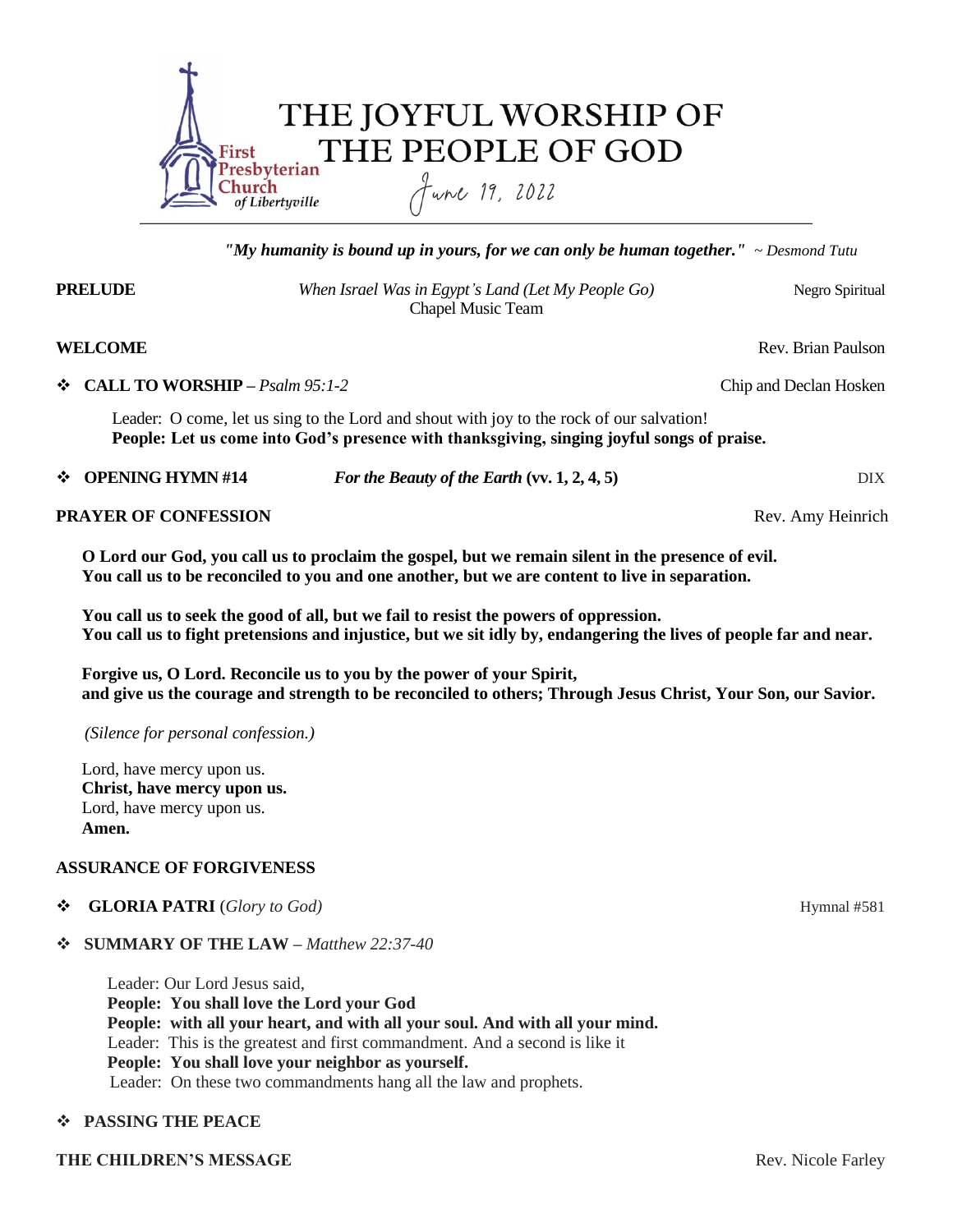### **MOMENT FOR MINISTRY**

| PRAYER FOR ILLUMINATION                               |                                                                                                                                                 |  |                                                                        | Ms. Kimberly Mendoza, Pastoral Resident |
|-------------------------------------------------------|-------------------------------------------------------------------------------------------------------------------------------------------------|--|------------------------------------------------------------------------|-----------------------------------------|
|                                                       | THE FIRST READING OF HOLY SCRIPTURE                                                                                                             |  | Genesis 1:27; Psalm 8                                                  |                                         |
| ❖                                                     | <b>HYMN</b>                                                                                                                                     |  | Jesus is a Rock in a Weary Land                                        | <b>WEARY LAND</b>                       |
|                                                       | Refrain:<br>Jesus is a rock in a weary land, a weary land, a weary land;<br>My Jesus is a rock in a weary land, a shelter in the time of storm. |  |                                                                        |                                         |
|                                                       | No man can do like Jesus, Not a mumbling word He said;<br>He went walking down to Lazarus' grave, and He raised him from the dead.<br>Refrain   |  |                                                                        |                                         |
|                                                       | When Jesus was on earth, the flesh was very weak;<br>He took a towel and girded himself and He washed his disciples' feet.<br>Refrain           |  |                                                                        |                                         |
|                                                       | Yonder comes my Savior, Him whom I love so well;<br>He has the palm of victory, and the keys of death and Hell.<br>Refrain                      |  |                                                                        |                                         |
|                                                       |                                                                                                                                                 |  | <b>THE SECOND READING OF HOLY SCRIPTURE</b> Luke 7:36-49; 1 John 3:1-2 |                                         |
|                                                       | <b>ANTHEM</b>                                                                                                                                   |  | Forgiveness<br>Chancel Choir – David Edelfelt, director & soloist      | Susan Werner/arr. Kirk Townander        |
|                                                       | <b>MEDITATION</b>                                                                                                                               |  | Seeing God with Us                                                     | Dr. Paulson                             |
|                                                       | <b>MUSIC FOR REFLECTION</b>                                                                                                                     |  |                                                                        |                                         |
|                                                       | <b>TABLE TALK</b>                                                                                                                               |  |                                                                        |                                         |
|                                                       | <b>INVITATION TO DISCIPLESHIP</b>                                                                                                               |  |                                                                        |                                         |
|                                                       | <b>OFFERTORY</b>                                                                                                                                |  | Soon and Very Soon<br><b>Chancel Choir</b>                             | Andrae Crouch                           |
| ❖                                                     | <b>HYMN #608</b>                                                                                                                                |  | <b>Praise God, from Whom All Blessings Flow</b>                        | PRAISE GOD                              |
| PRAYERS OF THE PEOPLE, DEDICATION & THE LORD'S PRAYER |                                                                                                                                                 |  |                                                                        | Hymnal p. 35                            |
| ❖                                                     | <b>CLOSING HYMN#372</b>                                                                                                                         |  | O for a World                                                          | <b>AZMON</b>                            |
| ❖                                                     | THE CHARGE & BLESSING                                                                                                                           |  |                                                                        |                                         |
| <b>POSTLUDE</b>                                       |                                                                                                                                                 |  | Rejoice, The Lord is King                                              | Arr. Gordon Young                       |
| ❖ Those who are able, please stand                    |                                                                                                                                                 |  | Gloria Song                                                            |                                         |

**PASTORAL STAFF:** Rev. Dr. Brian Paulson (Pastor/Head of Staff), Rev. Amy Heinrich (Associate Pastor for Congregational Care), Rev. Nicole Farley (Interim Associate Pastor), Kimberly Mendoza (Pastoral Resident)

**ELDERS ON SESSION:** Debra Alexander, John Blair, Vanessa Griffin, Anna Groebe, Susan Henning, Sally Kowal, Jon McGormley, Rosemary Monahan, Esther Pochron, Dave Potts, Nick Proepper, Carol Turnbull, Elizabeth Wagner, Gail Starr (Clerk of Session)